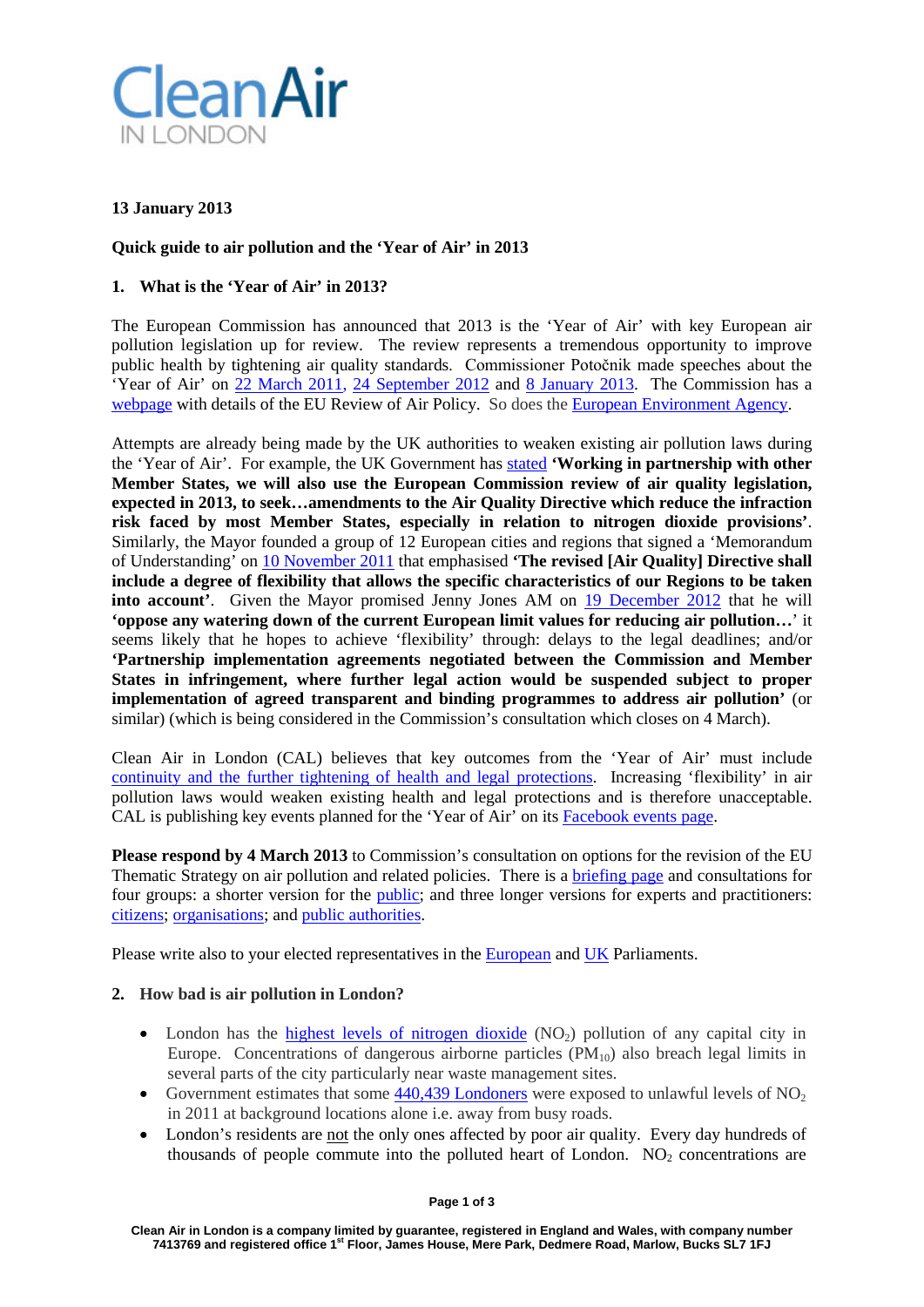

[well over twice legal limits and World Health Organisation \(WHO\) guidelines](http://www.londonair.org.uk/london/asp/publicstats.asp?region=0&site=WA7&la_id=&network=All&postcode=&MapType=Google&VenueCode=&zoom=9&lat=51.431751825946115&lon=-0.17578125&laEdge=) near many London roadside monitoring sites. NO<sub>2</sub> limits are also breached at a larger number of city centre 'background' sites away from busy roads.

## **3. What are the health impacts of air pollution in London?**

- Air pollution comprises particles and gases. The particles are categorised by their maximum diameter in microns e.g.  $PM_{2.5}$  and  $PM_{10}$ . In practice, nitrogen dioxide (NO<sub>2</sub>), a toxic gas, is the only molecule within the gas category with relevant WHO guidelines and legal limits.
- Poor air quality has a significant impact on the health of London residents. The Mayor published a study in 2010 estimating 4,267 premature deaths in London in 2008 attributable to long term exposure to fine particles  $(PM_{2.5})$ . These occur mostly as heart attacks and strokes. The Department of Health estimates [6.3% to 9.0% of all deaths](http://www.phoutcomes.info/public-health-outcomes-framework/domain/4) in London in 2010 were attributable to long-term exposure to **man-made** PM<sub>2.5</sub> alone.
- Children, the elderly and people with existing respiratory illness suffer disproportionately from the effects of air pollution. Over 1,100 [schools in London](http://cleanairinlondon.org/sources/clean-air-in-london-has-found-1148-schools-in-london-within-150-metres-of-busiest-roads/) are within 150 metres of the city's busiest and most polluted roads (i.e. those that carry over 10,000 vehicles a day). Traffic pollution from such roads may be responsible for 15-30% of all new cases of asthma in children and chronic obstructive pulmonary disease in adults of 65 years of age and older.

## **4. Are there air pollution standards that London should be meeting?**

- Legally binding, health based limit values have been set for several air pollutants by the European Union since 1999. London is failing to meet these for  $PM_{10}$  and  $NO<sub>2</sub>$ .
- For  $PM_{10}$  London was required to meet limit values by 2005 but [obtained unlawfully](http://cleanairinlondon.org/legal/call-for-caroline-spelman-mp-to-resign-for-uk-misleading-european-commission/) a time extension in 2011 to comply that year. That time extension has now expired but London has continued to exceed  $PM_{10}$  limits known as 'Bad Air Days' particularly near waste management sites e.g. Neasden Lane in Brent.
- NO<sub>2</sub> limits were required to be met by 2010. The Government has admitted they are not expected to be met in [London](http://cleanairinlondon.org/hot-topics/london-faces-infringement/) before  $2025$  and has been caught seeking to weaken  $NO<sub>2</sub>$  laws.
- The Commission is expected to commence infraction action against the UK early in 2013.

## **5. What are the authorities doing to reduce air pollution in London?**

The Mayor of London's [Air Quality Strategy](http://www.london.gov.uk/publication/mayors-air-quality-strategy) is not 'fit for purpose'. The Mayor has also used [Pollution Suppressor](http://cleanairinlondon.org/olympics/mayor-used-pollution-suppressor-to-save-himself-not-others/) vehicles to reduce air pollution near air quality monitoring stations most-used to report legal breaches and warn the public of smog episodes. The Mayor has also been [caught](http://cleanairinlondon.org/legal/mayor-releases-750-pages-of-details-about-his-lobbying-to-weaken-air-pollution-laws/)  [lobbying](http://cleanairinlondon.org/legal/mayor-releases-750-pages-of-details-about-his-lobbying-to-weaken-air-pollution-laws/) to weaken international air pollution laws.

Diesel engine exhaust, recently classified by the World Health Organisation as [carcinogenic to](http://press.iarc.fr/pr213_E.pdf)  [humans,](http://press.iarc.fr/pr213_E.pdf) is a particular problem in London which has: some 8,500 diesel buses; over 20,000 diesel taxis; and a low emission zone that is two steps and two years behind the equivalent in Berlin. A ground breaking study by [Policy Exchange](http://www.policyexchange.org.uk/publications/category/item/something-in-the-air-the-forgotten-crisis-of-britain-s-poor-air-quality) found that diesel vehicles are responsible for 95% of  $NO<sub>2</sub>$ and 91% of  $PM<sub>2.5</sub>$  exhaust emissions respectively from road transport in London.

The Government has not published a press release warning of smog since April 2011 when it made headline news. The Mayor also refuses to issue public warnings of smog even though Murad Qureshi AM discovered that [hundreds of additional people](http://mqt.london.gov.uk/mqt/public/question.do?id=44601) in London have been admitted to hospital during smog episodes in the last five years alone.

#### **Page 2 of 3**